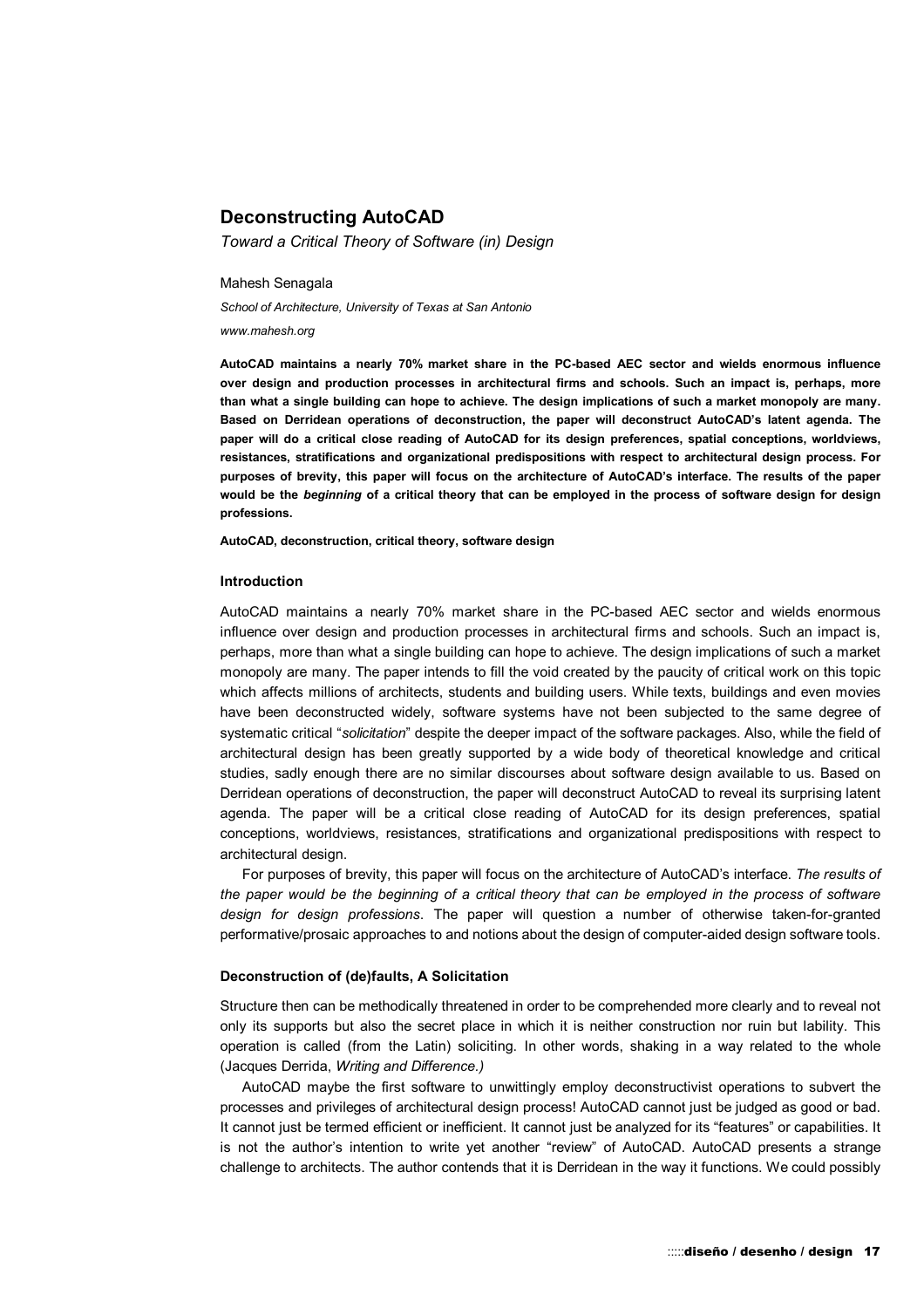go the extent of saying that AutoCAD actually employs (inadvertently, I might add) Derridean strategies to question the binary oppositions, assumed boundaries and processes in the field of architecture. *As unlikely and incredible as it might sound, AutoCAD deftly deconstructs the architectural design process.* 

Adopting a post-structural approach, the paper will solicit the "(de)faults" of the software as a way of "reading into" the intentions and processes behind the software. Defaults are also a way of understanding the underlying assumptions, fault lines, and the "unconscious" of the software.

#### **Why Deconstruction? Why now?**

Why use the much maligned deconstructivist reading now? Why use it after the notoriety that it had gained during the eighties? Why use an "out-of-fashion" device of criticism now?

Michael Benedikt had an answer ten years ago to these questions when he had used the Derridean reading to critique Louis Kahn's Kimbell (Benedikt, 1991). He was one of the few architects to have actually read Derrida to reveal the extraordinary and latent schemata of the Kimbell. He wrote: "Derrida's Deconstruction can mean more to architects (and artists) than a transitory aesthetic or a style, and it should not be allowed to devolve into the esoteric, promotional patter and stylish nihilism that it threatens to do." Further, he pointed out that "Deconstruction's destiny, I believe, like system theory's, is to continue to be absorbed into routine intellectual, critical and even scientific discourse."

I agree with Benedikt about the immense value and profundity of Derrida's contributions that should not be forgotten as a fad. The baby should not be thrown out with the bath water of stylistic fads. Derrida gives us the critical contraptions that can be employed to systematically dissect a given construct, be it a text or a building or a software system, and we would be well advised to keep the baby, as it were, less the bath water.

#### **Derridean Operations: A Brief Outline**

Derrida is known for his inimitable style, critical attitude and politically subversive mode of writing as a means to expose the binary oppositions and reveal the fictitious boundaries of the philosophical texts. Derrida's operations are not critiques; a critique requires one to stand outside of the subject. Instead Derrida reads those texts from inside (just as a virus invades the host) and exposes the carefully constructed binary oppositions such as good/bad, being/non-being, presence/absence, God/man, writing/speech etc. He shows how the first term is privileged and promoted by suppressing and playing against the second term. In architecture, the binary oppositions usually manifest as 3D/2D, drawing/writing, scale/scaleless, presence/absence, inside/outside, up/down, space/form, and so on. AutoCAD, as you will see, subverts these polarities in a Derridean manner. To me, it is less important to dwell on the question of whether the software creators intended this subversion or not.

What we do understand from Derrida is that philosophical texts employ the following procedure in constructing their textual edifices: Create strong polarities and distance one from the other (speech/writing); privilege the first one (speech is good); quell the second one (writing is bad); ignore the in-between and the undecidable issues

## **Default: Nothing/Void/Black/Blank**

What is the conception of space and dimensionality of the black and almost blank void that you are faced with when you open AutoCAD?

Architects privilege scale and the use scaled grid(s), which AutoCAD's default black screen subverts. The traditional process of design involves a piece of paper or cardboard, a scale and pens or pencils with which to sketch. But in AutoCAD, by default, one is faced with a black and blank screen. Conceptually it is a black hole, a *niger tabula rasa*. What is the size of the space on that black screen? What tells you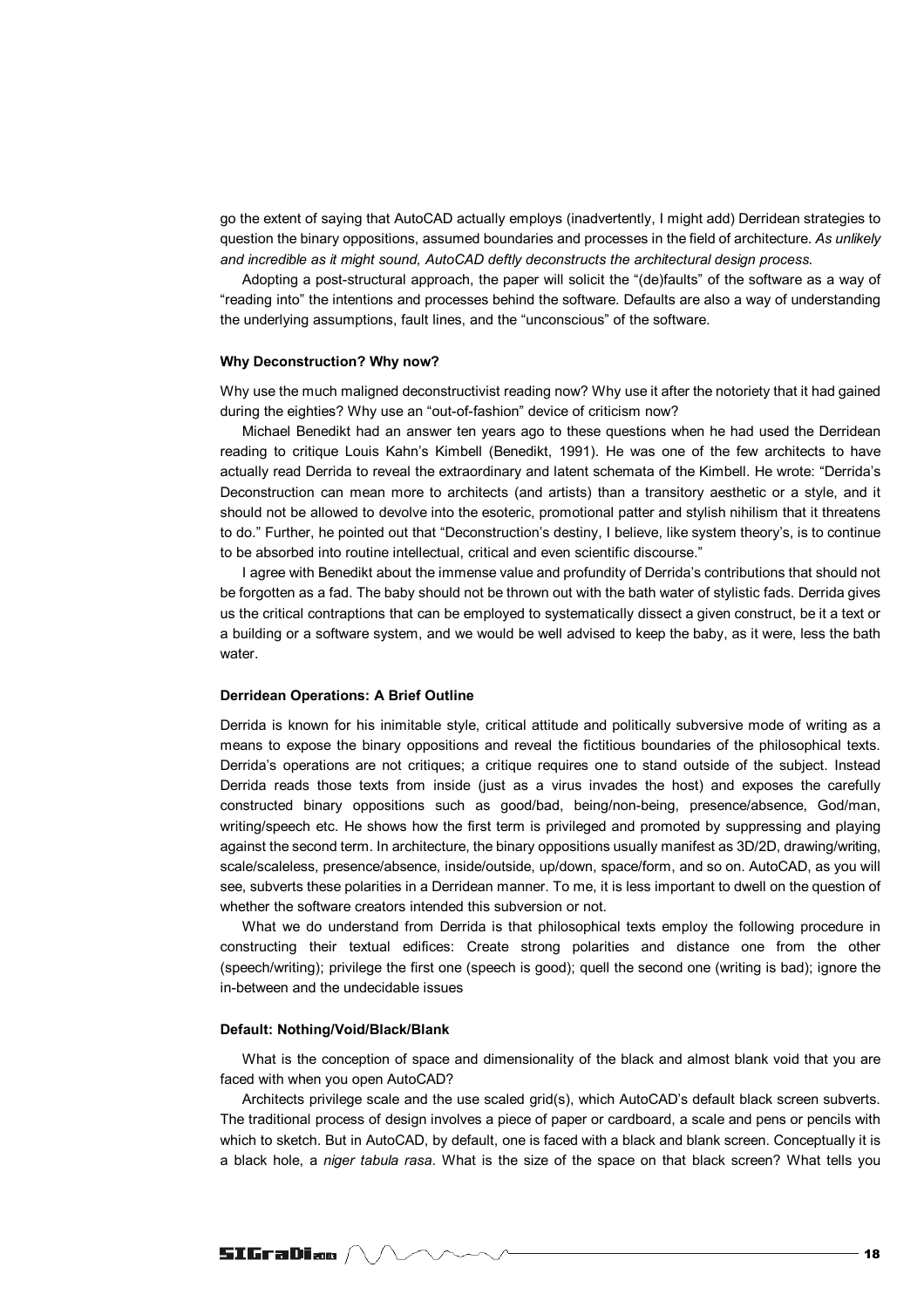

*Figure 1: Nothing/Void/Black/Blank*

**Default: 3D/2D** 

whether the space is millimeters or kilometers in magnitude? What scale is it at? What plane are you looking at? How deep is it?

What are its boundaries and where are they? These questions cannot be answered without some active intervention by the user. However, even the most avid users remain disoriented and the scale remains undecidable. The black screen essentially stumps any assumptions of the designers about scale or size or height or depth in a truly deconstructivist manner.

Architects take pride in their 3 dimensional thinking. Their processes often involve extensive perspective sketching or 3D model making during early design exploration phase as well as during design development and presentation phases. Not surprisingly, 2D becomes a polar opposite and is often looked down upon by designers. AutoCAD effectively exposes the designers' privileging of 3D by employing a number of strategies:

The default screen in AutoCAD is two dimensional (X-Y). It suppresses the third dimension (Z) or the fourth (t); to flip to a three dimensional view, one has to go through ritual involving three levels of menus or obscure and deeply buried icons. Even then one can only arrive at an isometric view, and not a perspective view; generating a perspective view in AutoCAD is a laborious task and discourages extensive use of 3D perspective visualization as a consequence; modeling in 3D in AutoCAD is an awkward, nonnative and cumbersome process.

Once again, AutoCAD does a Derrida. It exposes the binary polarities of 3D versus 2D by reversing the



polarity and forcing the 2D upon the designer. A close examination of AutoCAD's co-founder John Walker's software development logs throw light on this observation: "A three-dimensional capability is desirable. It appears that an ``extrusion'' feature might be relatively simple to implement and sufficient for some users. Could be an extra-cost option. 2.1." His logs dated September 5, 1983 also make it clear that 3D was low on AutoCAD's priorities during its development. 3D capability was added only in 1985 in Release 6 (version 2.1):

*Figure 2: Flatland* 

"Many of our competitors (MCS, Nelson Johnson, ESC), have or will be introducing 3D packages around the time of COMDEX. If we do not have a credible response to queries about 3D, we may be in trouble selling our package. While all drafting is 2D, and almost all users will spend all their time with AutoCAD working in 2D mode, 3D is important more from a marketing perception standpoint than a technical one."

## **Default: Order/Disorder**

Architects define their role as designers of space. They essentially order space in various ways to achieve the performatory or other design goals. Except for a select few, the majority of the architects reject any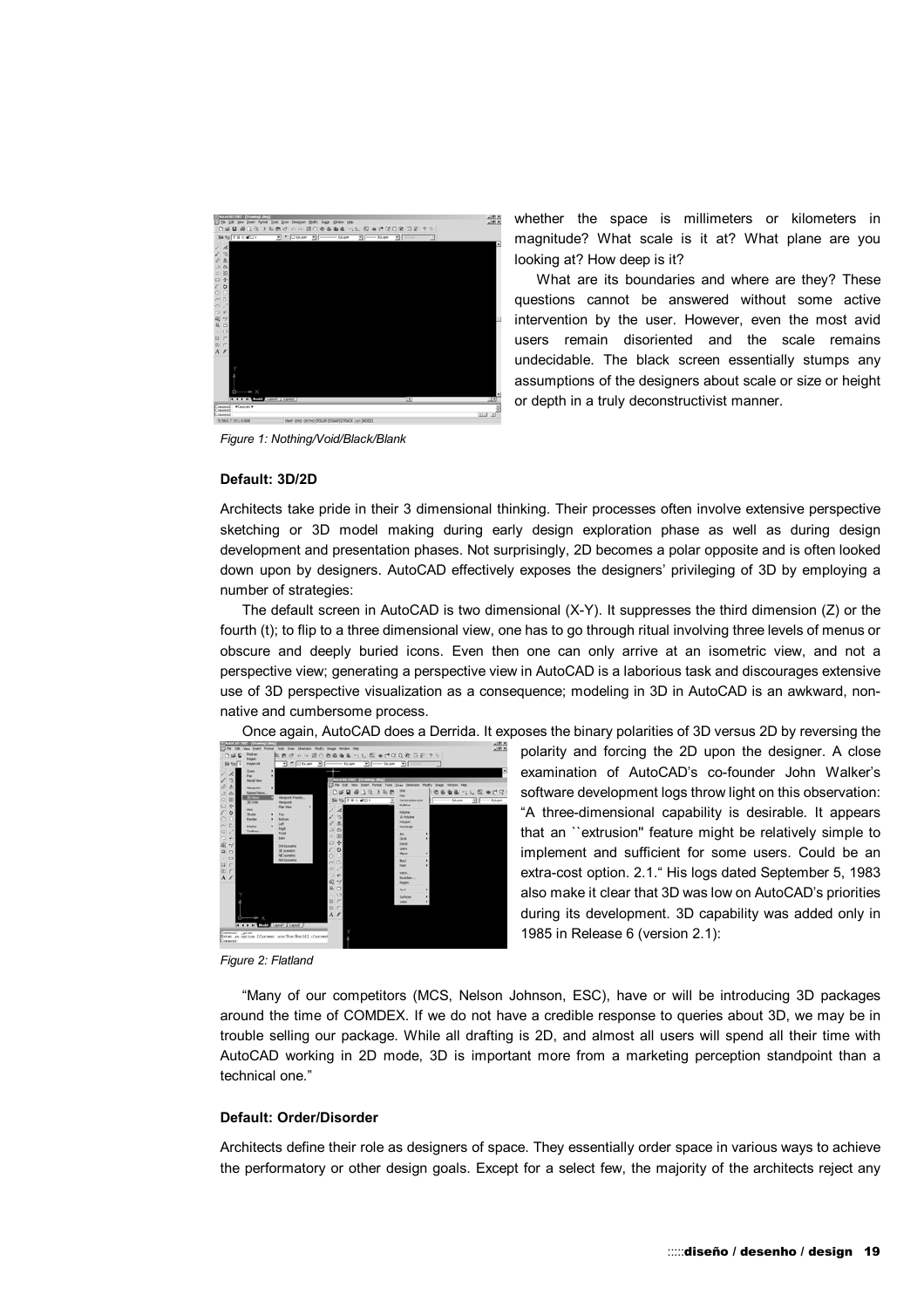kind of messiness or disorder. They would like to be able to explain how the entrance leads to the lobby leads to the auditorium, etc. Spatial contiguity, spatial coding and proximity studies form the core of ordering any space, including a software interface.

Now look at AutoCAD's interface (Figure 1). There is a Derridean drive to obfuscate any clear cut organization of tasks, icons and zones. Drawing tools can be found strewn among the icons to the left, among the pull down menus at the top. Window management, layer organization, text management, 3D drawing, viewing, preferences, image management etc. are all dispersed all over the interface in what seems to be a deconstructivist effort to defy a singular comprehension of the interface. There is essentially no rule by which one can find a particular feature geographically on the screen. This fact flies in the face of what architects have always known: clear cut spatial/geographical organization. Thus, yet another binary opposition is reversed by AutoCAD's interface through the strategies of *undecidability* and "*overturning the binarism*".

## **Default: Drawing/Writing**

Architects and other designers take pride in their drawing skills. Often the designers are heard promoting how graphic communication is essential to the design process. Also, designers are often people of few words. If a designer wants to draw a line, s/he draws a line. If s/he wants to draw a wall, s/he draws a wall. We do not see designers having to first write the word "line," write a verbal description of its color, length



and other properties before s/he commits to actually drawing it on paper! Drawing is the privileged/valorized mode of communication and expression among designers.

*Figure 3: "A Command Line Runs Through It"* 

AutoCAD deconstructs that process by introducing writing as a means to drawing. Command line



*Figure 4: Ambiguity/Accuracy*

window is the second most prominent element on the interface. In the tripartite division of AutoCAD's interface, command line window forms the "base." Command line is where one essentially writes one's way through a drawing. If one is skillful enough, one does not have to even touch the mouse or click on the screen, ever. By placing a great emphasis on writing and by placing the command line prominently on the geography of the interface, AutoCAD inverts the binary opposition of drawing/writing into writing/drawing, thus challenging and questioning the traditional polarities of architecture.

#### **Default: Ambiguity/Accuracy**

Architects prefer to maintain a certain level of ambiguity, over-sketching and looseness of lines in order to avoid premature fixation of form and order, particularly during the formative stages and partially during the design development stage. Sketches, schematic drawings and other exploratory drawings clearly show this quality preferred and privileged by architects: grey marks are made against off white or translucent faded yellow butter paper.